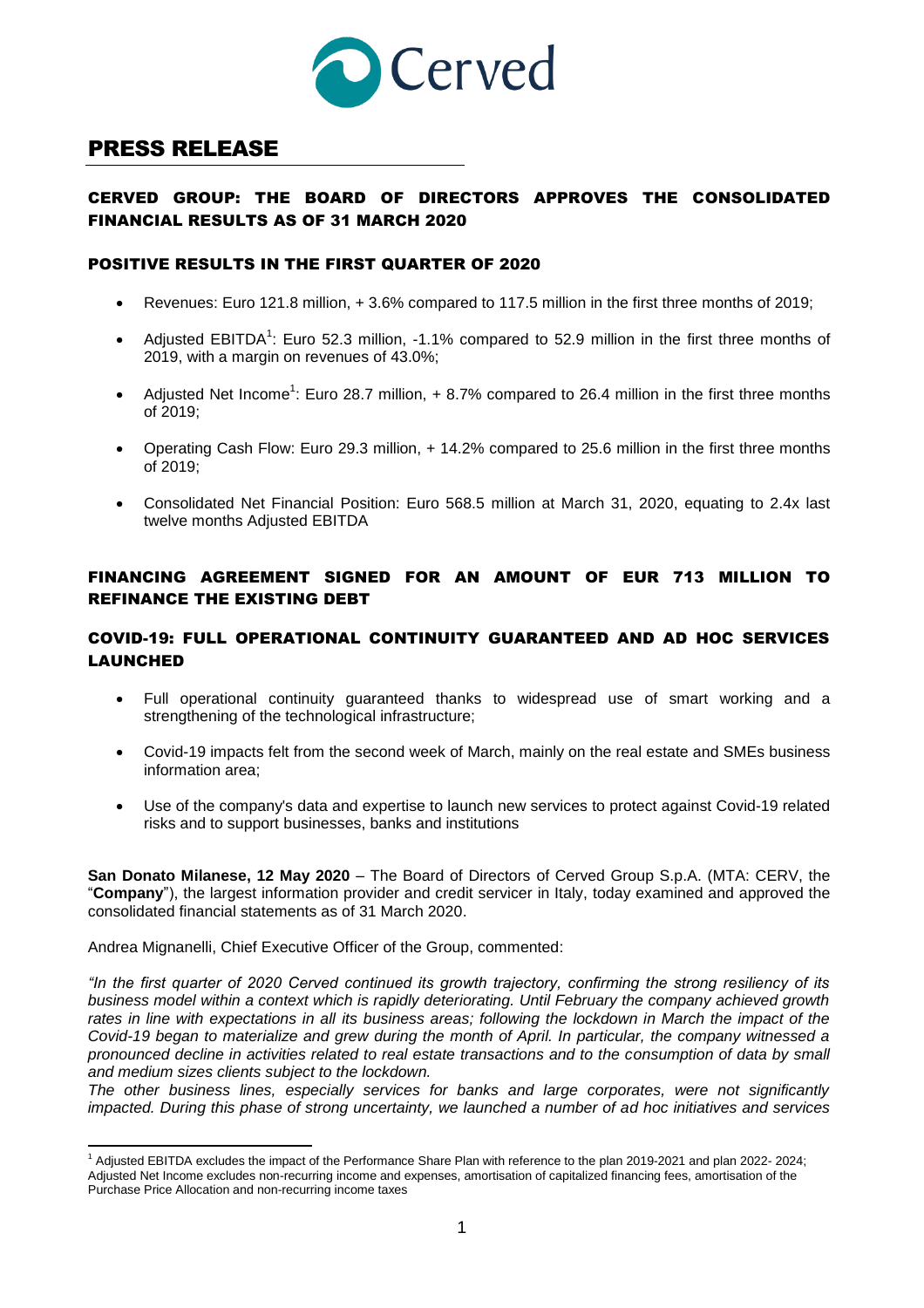

*to measure the impact of the Covid-19 on the Italian economy and on the client portfolios of banks and corporates; we are also assisting banks in rapidly delivering a high number of credit requests for the Fondo Centrale di Garanzia, which with the Decreto Liquidità has witnessed a strong increase. We are aware that we can play an important role to help the Italian system to overtake this crisis and all of our employees are pursuing this mission with great responsibility and abnegation.* 

*According to the main institutional and scientific sources, it may occurr that the Covid-19 impact reaches a peak in the months of April and May to begin to decrease from the month of June; upon the occurrence of this circumstance, difficulties may continue in the second quarter, with a possible gradual recovery in the second half of the year."*

#### **Analysis of Consolidated Revenues**

In the first three months of 2020 the Group's revenues increased by 3.6%, reaching Euro 121.8 million compared to Euro 117.5 million in the first three months 2019 (-3.9% organic).

The revenues of the **Risk Management** Business Unit decreased by 5.1%, from Euro 70.0 million in 2019 to Euro 66.5 million in 2020:

- the Corporates business segment recorded a decrease compared to the first quarter of 2019 (-6.3%); the negative impact of the lockdown on the territorial network led to the interruption of many commercial negotiations, to which a fall in consumption due to the induced effect of the total blockage of business on the majority of corporate customers was added;
- the Financial Institutions segment also recorded a decrease compared to 2019 (-3.6%), mainly in the Real Estate Appraisals and Cadastral Survey service lines, the segments most affected by the blockage of business. There was a positive and countertrending impact on services related to the Fondo di Garanzia, on which significant increases in volumes had already been reported in March.

The revenues of the **Growth Services** Business Unit grew from Euro 8.8 million in 2019 to Euro 14.6 million in 2020, for an increase of Euro 5.8 million (+66.6%) compared to the previous period, mainly:

- as a result of the consolidation of the MBS Consulting Group acquired in August 2019;
- as a result of the increases realized in the "Artificial Intelligence" service line, both on the Corporates segment and the Financial Institutions segment, with particular reference to the Atoka platform, created by the subsidiary Spazio Dati.

The revenues of the **Credit Management** Business Unit grew from Euro 38.7 million in 2019 to Euro 40.7 million in 2020, for an increase of Euro 2.0 million, equal to 5.2%. This Business Unit, which benefited from the entry of the two companies acquired in 2019 (Eurolegal Services and CPS), began to feel a limited impact of COVID-19 from the closure of activities in the courts and land registries, which led to a slowdown in judicial recovery activities.

| <b>Consolidated Revenues</b><br>in milions of Euro | <b>First quarter</b><br>2020 | <b>First quarter</b><br>2019 | % Growth  |
|----------------------------------------------------|------------------------------|------------------------------|-----------|
| Risk Management - Corporates                       | 36.0                         | 38.4                         | (6.3%)    |
| Risk Management - Financial Institutions           | 30.5                         | 31.6                         | $(3.6\%)$ |
| <b>Risk Management</b>                             | 66.5                         | 70.0                         | $(5.1\%)$ |
| <b>Growth Services</b>                             | 14.6                         | 8.8                          | 66.6%     |
| Credit Management                                  | 40.7                         | 38.7                         | 5.2%      |
| <b>Consolidated Revenues</b>                       | 121.8                        | 117.5                        | 3.6%      |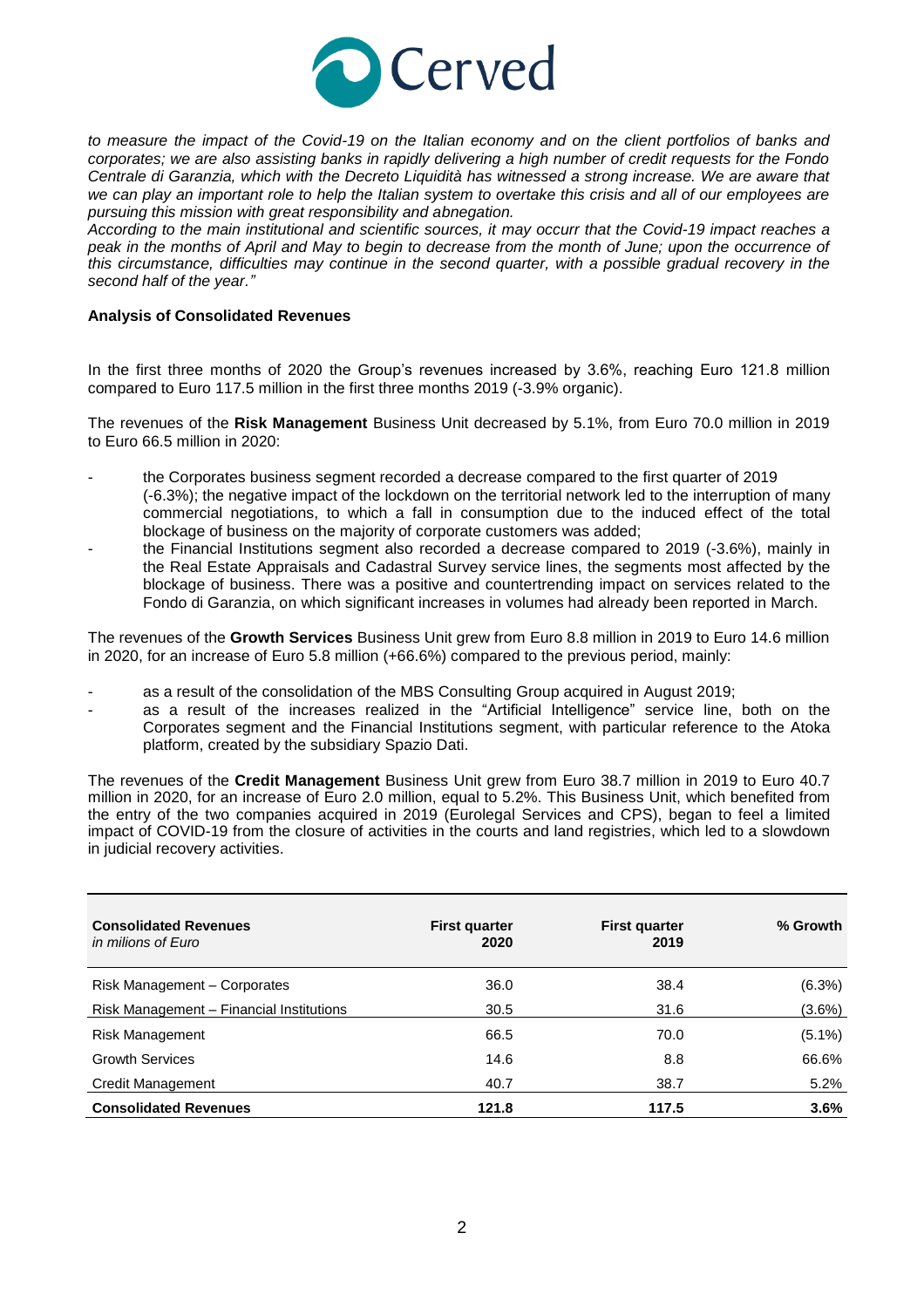

#### **Analysis of Consolidated Adjusted EBITDA**

The Consolidated Adjusted EBITDA of Euro 52.3 million in the first three months 2020 decreased by 1.1% with respect to the prior period of 2020 (-5.5% on an organic basis). The Adjusted EBITDA margin was 43.0% in 2019, compared to 45.0% in the prior year.

The slight reduction in margins is essentially attributable to the Risk Business Unit, where the decline in revenues was not reflected in the operating leverage, due to the higher incidence of fixed overheads.

| <b>Adjusted EBITDA</b><br>in milions of Euro | <b>First quarter</b><br>2020 | <b>First quarter</b><br>2019 | % Growth  |
|----------------------------------------------|------------------------------|------------------------------|-----------|
| <b>Risk Management</b>                       | 35.1                         | 38.0                         | $(7.4\%)$ |
| <b>Growth Services</b>                       | 3.1                          | 1.6                          | 93.5%     |
| <b>Credit Management</b>                     | 14.0                         | 13.3                         | 5.2%      |
| <b>Adjusted EBITDA</b>                       | 52.3                         | 52.9                         | $(1.1\%)$ |
| Adjusted EBITDA Margin                       | 43.0%                        | 45.0%                        |           |
| Credit Information                           | 52.9%                        | 54.2%                        |           |
| <b>Credit Management</b>                     | 21.5%                        | 18.5%                        |           |
| <b>Marketing Solutions</b>                   | 34.5%                        | 34.5%                        |           |

#### **Analysis of Consolidated Net Income**

At March 31, 2020, the Consolidated Net Income was Euro 16.4 million, and was affected by the impairment losses on goodwill allocated to the Growth Services business unit for a total of Euro 14.8 million.

Adjusted Consolidated Net Income before minority interests - which excludes non-recurring expenses and income, the amortized cost of loans, the amortization of the capital gains allocated resulting from business combinations, the adjustment of the fair value of the options and the tax effect of previous items - stood at Euro 28.7 million, an increase of 8.7% compared to Euro 26.4 million in the first three months of 2019.

#### **Analysis of Consolidated Net Financial Position**

As of 31 March 2020 the Net Financial Position of the Group was Euro 568.5 million, compared to Euro 549.5 million as of 31 December 2019. The ratio of Net Financial Position to last twelve month Adjusted EBITDA was 2.4x as of 31 March 2020 versus 2.3x in December 2019.

| <b>Consolidated Net Financial Position</b><br>in millions of Euro | As of 31 March<br>2020 | As of 31 December<br>2019 |
|-------------------------------------------------------------------|------------------------|---------------------------|
| Net Financial Position                                            | 568.5                  | 549.5                     |
| LTM Adjusted EBITDA Multiple                                      | 2.4x                   | 2.3x                      |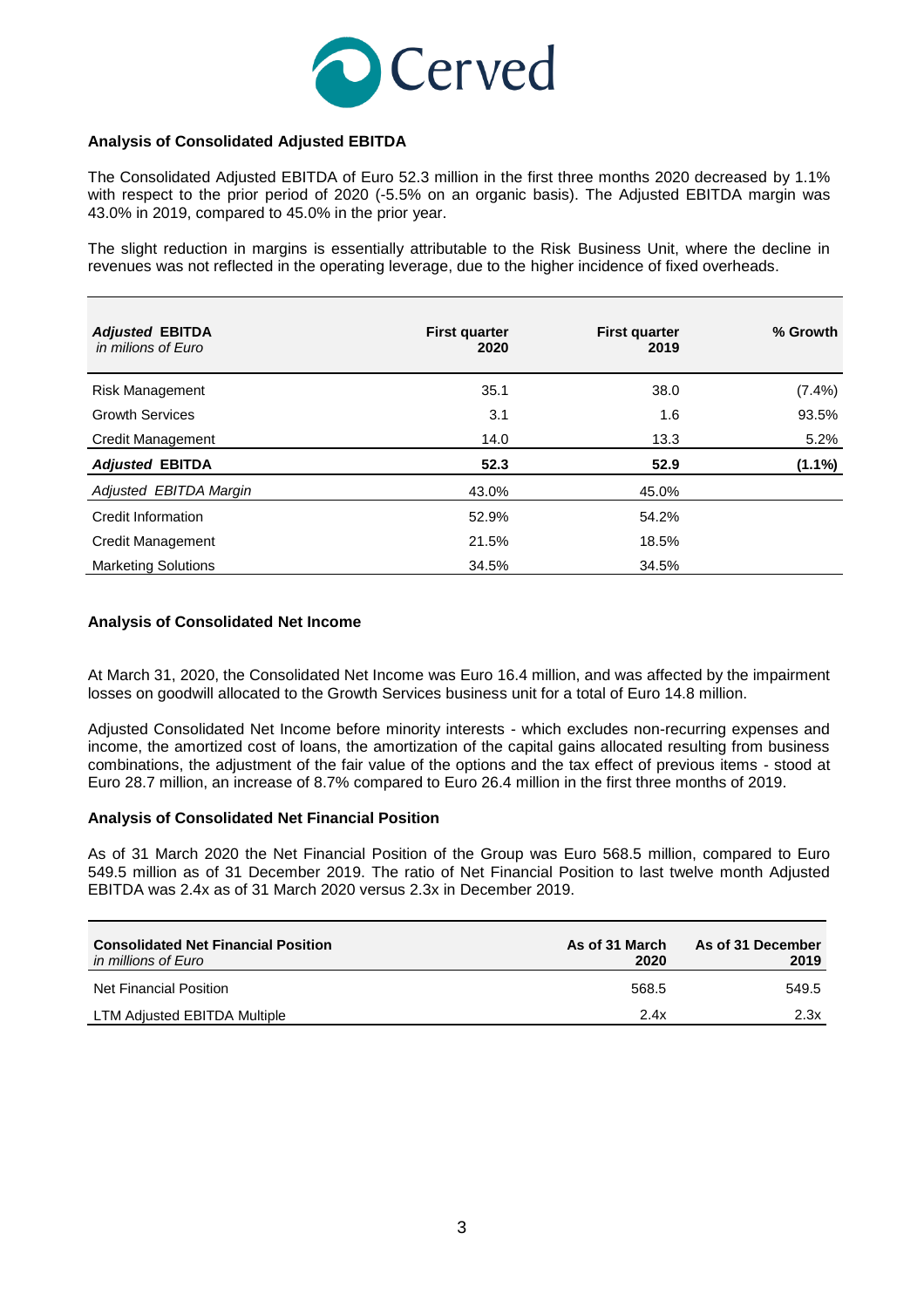

#### **Refinancing**

Following the press release dated April 24, 2020, Cerved Group S.p.A. announces that it has today signed a financing agreement for an amount equal to Euro 713 million with a pool of banks comprising Banca IMI SpA, Banca Nazionale del Lavoro SpA, BNP Paribas - Italian Branch, Banco BPM SpA, Crédit Agricole Corporate and Investment Bank - Milan Branch, Crédit Agricole Italia SpA, Intesa Sanpaolo SpA, La Cassa di Ravenna SpA, Mediobanca - Banca di Credito Finanziario SpA, UBI Banca SpA, and UniCredit SpA.

The new credit lines will be used to repay the existing debt deriving from a syndicated facility agreement signed on 30 July 2015 and subsequently amended on 16 February 2018, for a total original amount of Euro 660 million, and from a bilateral loan agreement with La Cassa di Ravenna SpA, signed on 22 December 2017, for a total original amount of Euro 18 million.

The financing agreement provides for a term credit line divided into tranches, for a total amount of Euro 563 million (with a 5-year maturity), and a revolving credit line (with a 5-year maturity) for a total amount of Euro 150 million. Commitment and contractual terms are in line with the current credit market standards, including the presence of a single financial covenant for which an event of default occurs if the leverage ratio exceeds 4.5x, in line with existing agreements.

#### **Business Outlook**

The Company carried out an impact analysis on the 2020 forecast accounts based on a pessimistic scenario, with the purpose to assess the liquidity availability for the business continuity. This analysis confirms the economic and financial solidity of the Group. Given the uncertain economic scenario and with a view to prudence, the Board of Directors has decided not to distribute dividends. For the time being, it has suspended the Financial Outlook 2018-2020, looking forward to the next Investor Day scheduled for the second half of 2020.

The prospective impacts of COVID-19 are highly dependent on exogenous factors related to pandemic evolution and legislative interventions. In any case, the Board of Directors, the control bodies and the management of the Company will continue to constantly monitor the evolution of the emergency resulting from the spread of COVID-19, and to take all the necessary decisions and measures to deal with it, and will promptly update the market on its impact on the Company.

According to the main institutional and scientific sources, it may occurr that the Covid-19 impact reaches a peak in the months of April and May to begin to decrease from the month of June; upon the occurrence of this circumstance, difficulties may continue in the second quarter, with a possible gradual recovery in the second half of the year.

#### **Conference call to comment results as of 31st March 2020**

The conference call with institutional investors and financial analysts to comment the results as of 31<sup>st</sup> of March 2020 will take place this afternoon, 12<sup>th</sup> of May 2020, at 17:30 (Milan time). For further details visit the website of the Company [\(http://company.cerved.com,](http://company.cerved.com/) *Investor Relations* section, *Financial Calendar* area).

The presentation of the results and the transcript of the conference call will be made available on the company's website [\(http://company.cerved.com,](http://company.cerved.com/) *Investor Relations* section*, Presentations* area*).*

\*\*\*

According to paragraph 2 of article 154-bis of the TUF, the Executive appointed to draft corporate accounts, Mrs Francesca Perulli, stated that the accounting information herein contained tallies with the company's documentary evidence, ledgers and accounts.

.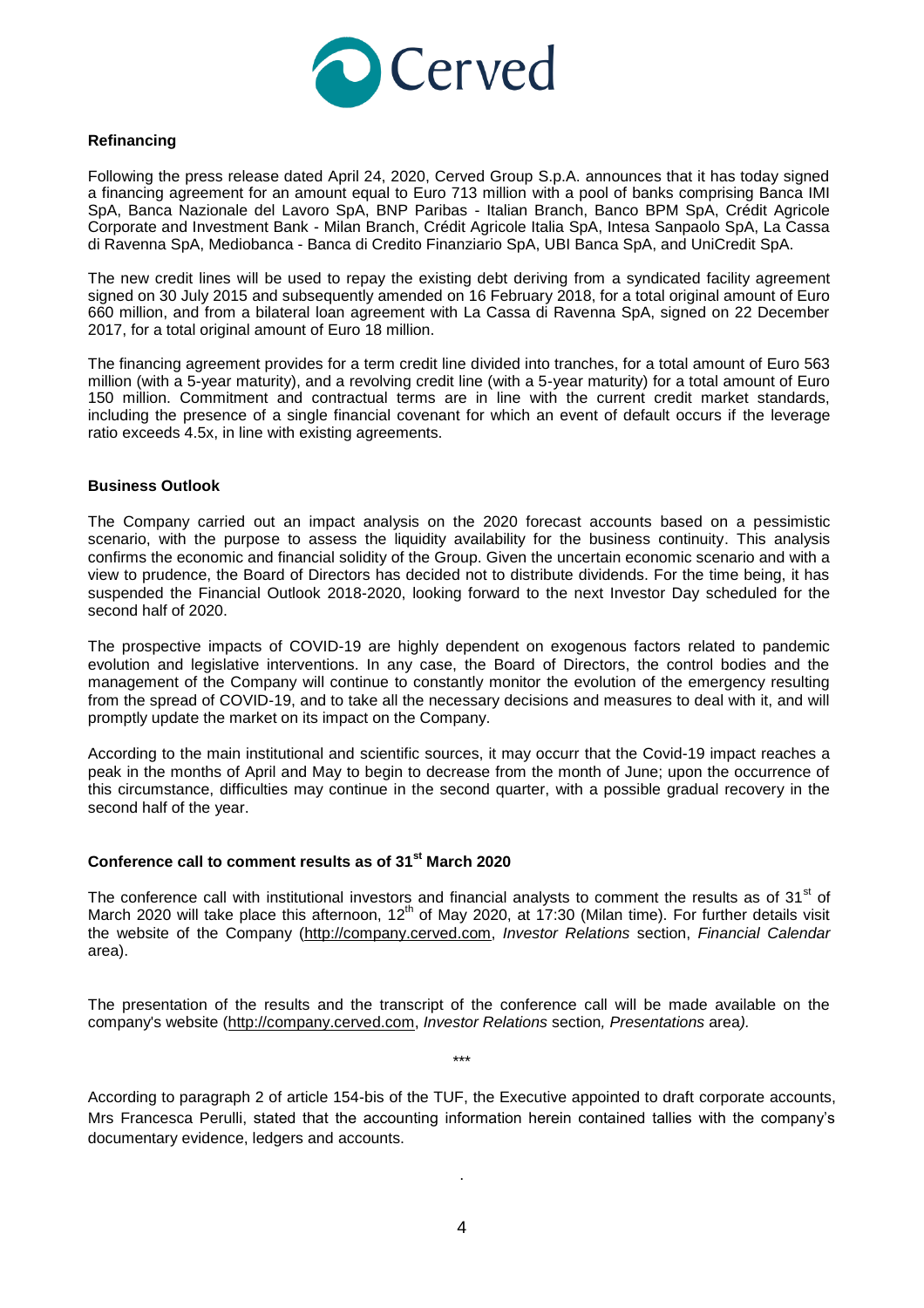

*Thanks to a unique asset of data, evaluation models, innovative technological solutions and a team of experts and analysts, Cerved Group every day helps about 30,000 companies, public administrations and financial institutions to manage the opportunities and risks of their business relationships. Cerved Group supports customers in the planning and implementation of commercial and marketing strategies. It is one of the most important independent operators in the evaluation and management of loans - both performing and problematic - and of connected assets, supporting customers in each phase of credit life. Finally, Cerved owns, within the group, one of the most important Rating Agencies in Europe.*

\*\*\*

\*\*\*

Contacts:

**Cerved Group** Investor Relations Pietro Masera - ir@cerved.com

Press office: d'I comunicazione Piero Orlando (+39 335 1753472) po@dicomunicazione.it Stefania Vicentini (+39 335 5613180) sv@dicomunicazione.it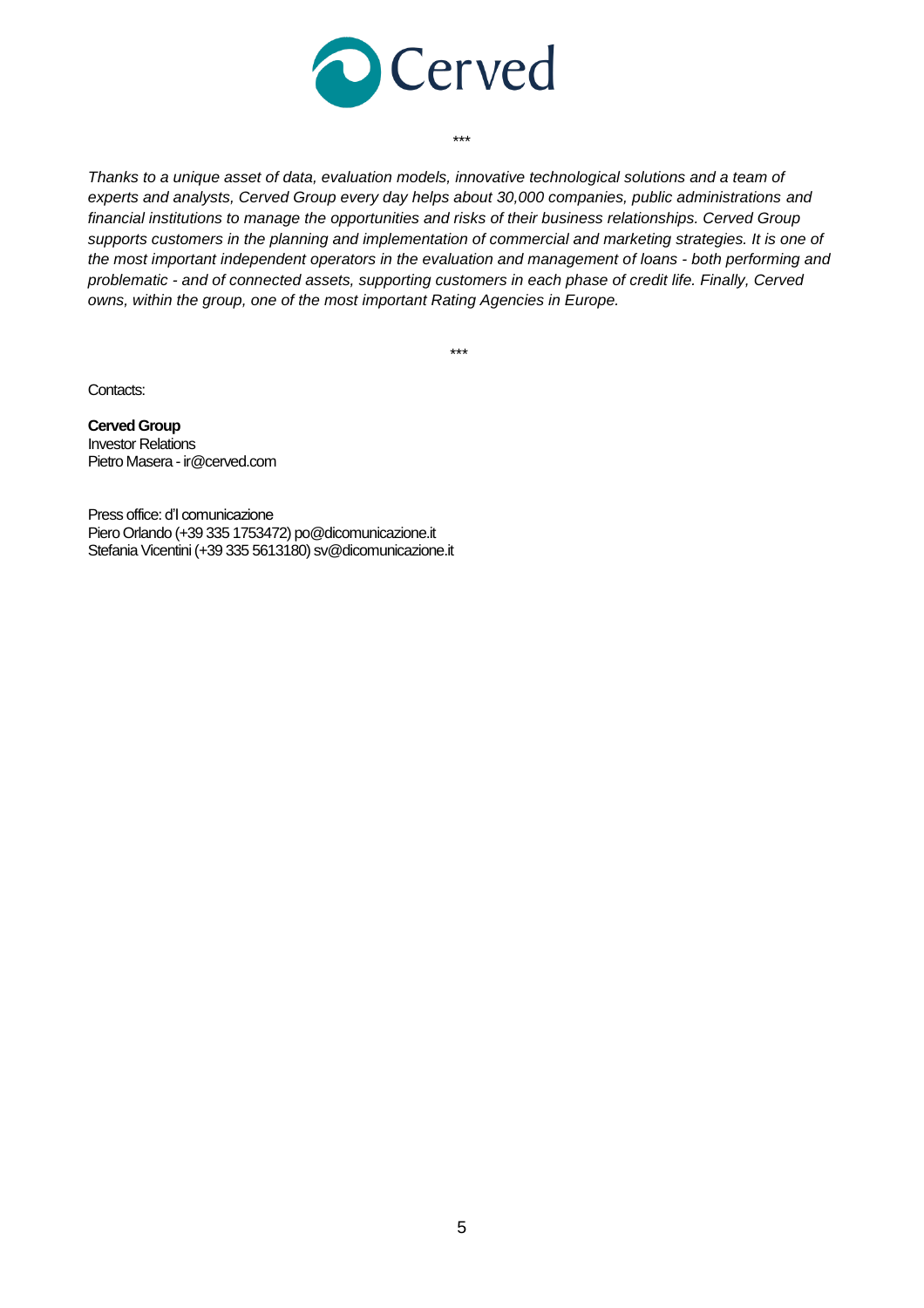

## **CONSOLIDATED INCOME STATEMENT**

| €m                                           | <b>First quarter</b><br>2019 | <b>First quarter</b><br>2020 |
|----------------------------------------------|------------------------------|------------------------------|
| <b>Revenues</b>                              | 117.5                        | 121.8                        |
| Cost of raw material and other materials     | $-0.3$                       | $-0.2$                       |
| Cost of services                             | $-29.0$                      | $-29.7$                      |
| Personnel costs                              | $-32.1$                      | $-36.5$                      |
| Other operating costs                        | $-2.0$                       | $-1.8$                       |
| Impairment of receivables and other accruals | $-1.2$                       | $-1.2$                       |
| <b>Total operating costs</b>                 | $-64.6$                      | $-69.4$                      |
| <b>Adjusted EBITDA</b>                       | 52.9                         | 52.3                         |
| Performance Share Plan                       | $-1.4$                       | 1.8                          |
| <b>EBITDA</b>                                | 51.5                         | 54.1                         |
| Depreciation & amortization                  | $-10.3$                      | $-10.1$                      |
| <b>PPA Amortization</b>                      | $-9.8$                       | $-12.0$                      |
| Operating profit before non recurring items  | 31.4                         | 31.9                         |
| Non recurring items                          | $-2.4$                       | $-16.8$                      |
| <b>Operating profit</b>                      | 29.0                         | 15.1                         |
| Interest expenses on facilities & Bond       | $-3.4$                       | $-3.5$                       |
| Other net financial (recurring)              | $-1.1$                       | 11.5                         |
| Net financial (non-recurring)                | 0.0                          | 0.0                          |
| Income tax expense                           | $-7.6$                       | $-6.8$                       |
| <b>Net Income</b>                            | 16.9                         | 16.4                         |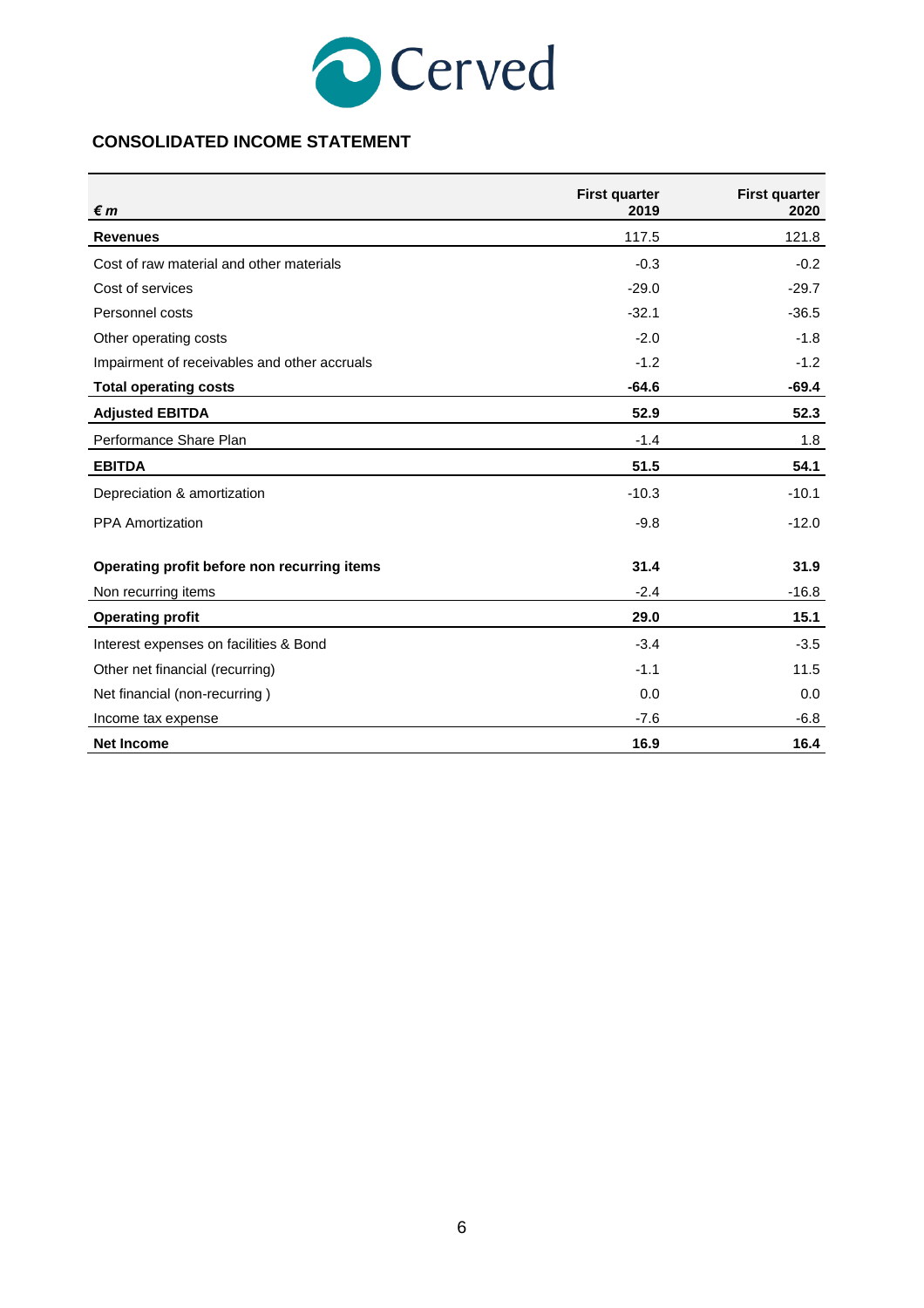

## **CONSOLIDATED BALANCE SHEET**

| € m                                | <b>First quarter</b><br>2019 | <b>First quarter</b><br>2020 |
|------------------------------------|------------------------------|------------------------------|
| Intangible assets                  | 451.0                        | 389.5                        |
| Goodwill                           | 747.2                        | 749.8                        |
| Tangible assets                    | 54.0                         | 59.8                         |
| <b>Financial assets</b>            | 12.0                         | 12.1                         |
| <b>Fixed Assets</b>                | 1264.1                       | 1211.2                       |
| Inventories                        | 0.1                          | 0.0                          |
| Trade receivables                  | 200.8                        | 239.3                        |
| Trade payables                     | $-51.7$                      | $-50.9$                      |
| Deferred revenues                  | $-83.2$                      | $-75.4$                      |
| Net working capital                | 66.0                         | 113.0                        |
| Other receivables                  | 8.2                          | 13.5                         |
| Other payables                     | $-63.9$                      | $-133.8$                     |
| Net corporate income tax items     | $-11.2$                      | $-39.2$                      |
| <b>Employees Leaving Indemnity</b> | $-14.6$                      | $-15.0$                      |
| Provisions                         | $-5.6$                       | $-5.1$                       |
| Deferred taxes                     | $-102.3$                     | $-85.4$                      |
| <b>Net Invested Capital</b>        | 1140.7                       | 1059.2                       |
| <b>IFRS Net Debt</b>               | 574.0                        | 568.5                        |
| <b>Group Equity</b>                | 566.6                        | 490.7                        |
| <b>Total sources</b>               | 1140.7                       | 1059.2                       |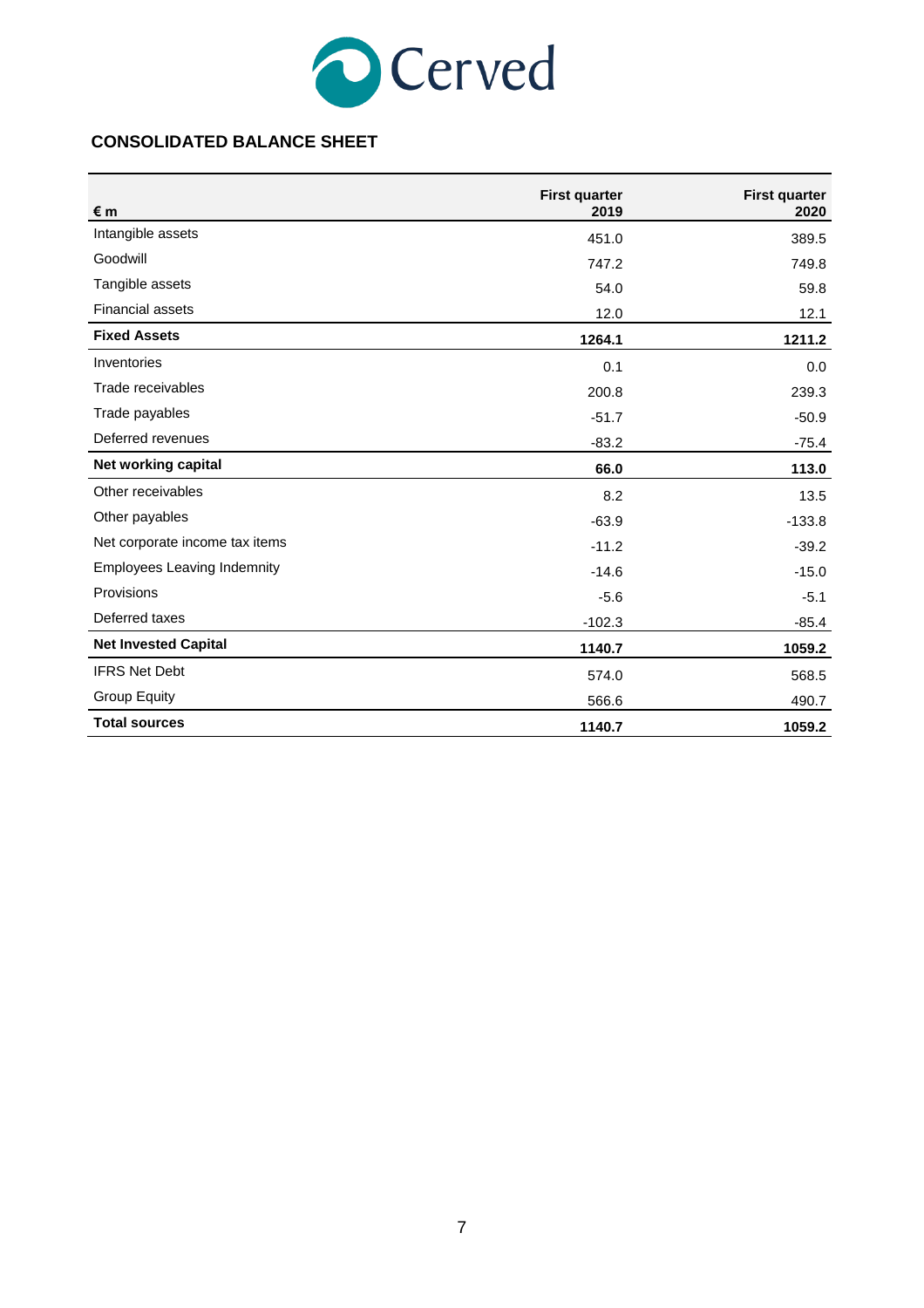

## **CONSOLIDATED CASH FLOW**

| €m                                           | <b>First quarter</b><br>2019 | <b>First quarter</b><br>2020 |
|----------------------------------------------|------------------------------|------------------------------|
| <b>EBITDA Adjusted</b>                       | 52.9                         | 52.3                         |
| Net Capex                                    | $-9.6$                       | $-8.4$                       |
| <b>EBITDA Adjusted-Capex</b>                 | 43.3                         | 43.9                         |
| Cash change in Net Working Capital           | $-15.5$                      | $-13.3$                      |
| Change in other assets / liabilities         | $-2.2$                       | $-1.3$                       |
| <b>Operating Cash Flow</b>                   | 25.6                         | 29.3                         |
| Interests paid                               | $-4.0$                       | $-4.1$                       |
| Cash taxes                                   | 0.1                          | 0.0                          |
| Non recurring items                          | $-1.9$                       | $-0.3$                       |
| Cash Flow (before debt and equity movements) | 19.8                         | 24.9                         |
| <b>Dividends</b>                             | 0.0                          | 0.0                          |
| Acquisitions / deferred payments / earnout   | $-1.2$                       | $-44.9$                      |
| <b>Buyback</b>                               | $-0.7$                       | 0.0                          |
| La Scala Loan                                | $-0.2$                       | 0.0                          |
| Amendmend fees & refinancing                 | 0.0                          | 0.0                          |
| Net Cash Flow of the Period                  | 17.7                         | $-20.0$                      |